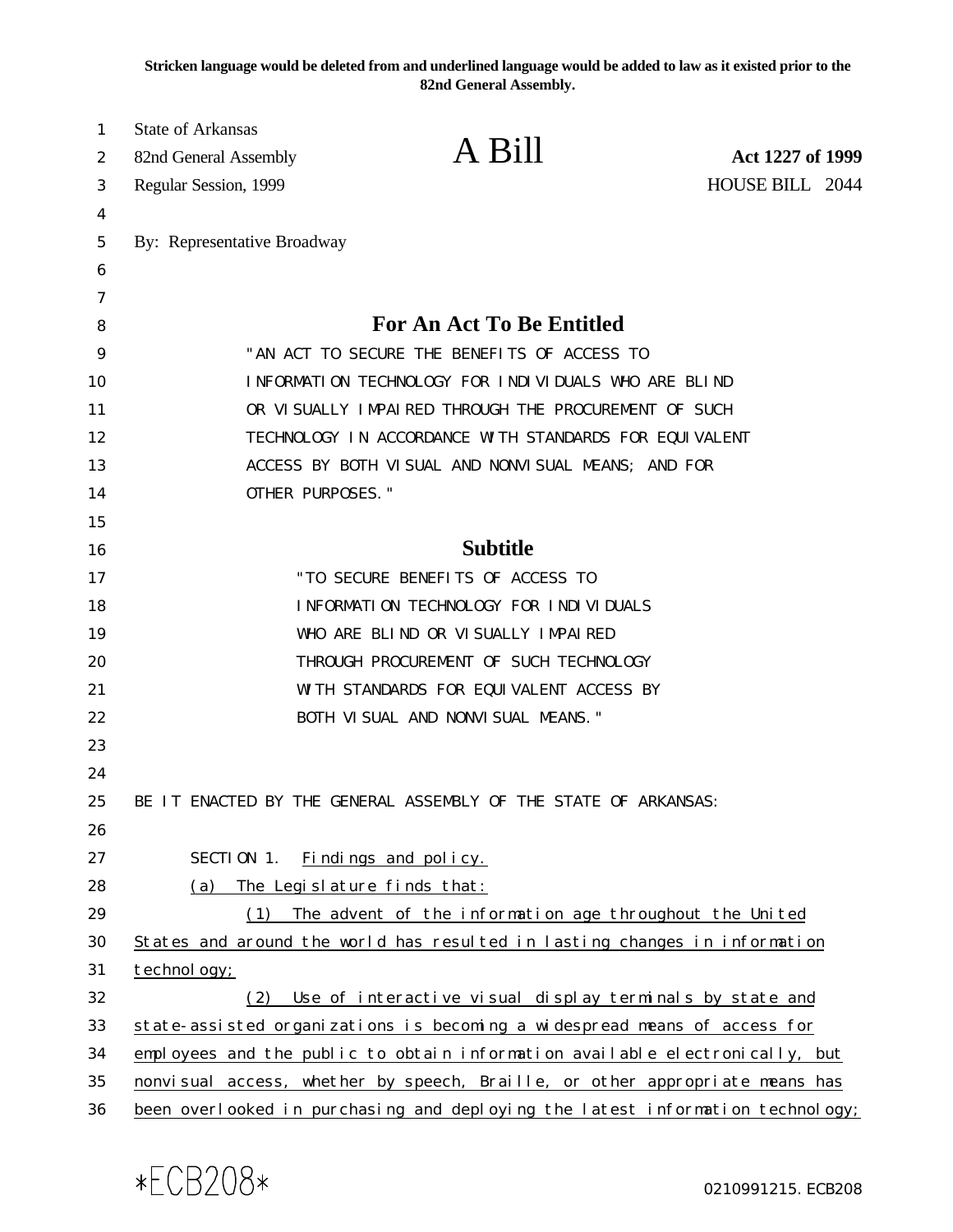**HB2044**

| $\mathbf{1}$   | Presentation of electronic data solely in a visual format is<br>(3)            |  |  |  |  |
|----------------|--------------------------------------------------------------------------------|--|--|--|--|
| $\overline{2}$ | a barrier to access by individuals who are blind or visually impaired,         |  |  |  |  |
| 3              | preventing them from participating on equal terms in crucial areas of life,    |  |  |  |  |
| 4              | such as education and employment;                                              |  |  |  |  |
| 5              | Al ternatives, including both software and hardware<br>(4)                     |  |  |  |  |
| 6              | adaptations, have been created so that interactive control of computers and    |  |  |  |  |
| 7              | use of the information presented is possible by both visual and nonvisual      |  |  |  |  |
| 8              | $means;$ and                                                                   |  |  |  |  |
| 9              | (5)<br>The goals of the state in obtaining and deploying the most              |  |  |  |  |
| 10             | advanced forms of information technology properly include universal access so  |  |  |  |  |
| 11             | that segments of society with particular needs, including but not limited to   |  |  |  |  |
| 12             | individuals unable to use visual displays, will not be left out of the         |  |  |  |  |
| 13             | information age.                                                               |  |  |  |  |
| 14             | (b) It is the policy of the State of Arkansas that all programs and            |  |  |  |  |
| 15             | activities which are supported in whole or in part by public funds shall be    |  |  |  |  |
| 16             | conducted in accordance with the following principles:                         |  |  |  |  |
| 17             | (1) Individuals who are blind or visually impaired have the right              |  |  |  |  |
| 18             | to full participation in the life of the state, including the use of advanced  |  |  |  |  |
| 19             | technology which is provided by the state or state-assisted organizations for  |  |  |  |  |
| 20             | use by employees, program participants, and members of the general public; and |  |  |  |  |
| 21             | (2)<br>Technology purchased in whole or in part with funds provided            |  |  |  |  |
| 22             | by the state to be used for the creation, storage, retrieval, or dissemination |  |  |  |  |
| 23             | of information and intended for use by employees, program participants, and    |  |  |  |  |
| 24             | members of the general public shall be accessible to and usable by individuals |  |  |  |  |
| 25             | who are blind or visually impaired.                                            |  |  |  |  |
| 26             |                                                                                |  |  |  |  |
| 27             | SECTION 2. Definitions.                                                        |  |  |  |  |
| 28             | For purposes of this act:                                                      |  |  |  |  |
| 29             | (1) "Access" means the ability to receive, use, and manipulate data and        |  |  |  |  |
| 30             | operate controls included in information technology;                           |  |  |  |  |
| 31             | "Blind or visually impaired individual" means an individual who:<br>(2)        |  |  |  |  |
| 32             | (A) Has a visual acuity of twenty/two hundred (20/200) or less in              |  |  |  |  |
| 33             | the better eye with correcting lenses or has a limited field of vision so that |  |  |  |  |
| 34             | the widest diameter of the visual field subtends an angle no greater than      |  |  |  |  |
| 35             | twenty (20) degrees;                                                           |  |  |  |  |
| 36             | (B)<br>Has a medically indicated expectation of visual                         |  |  |  |  |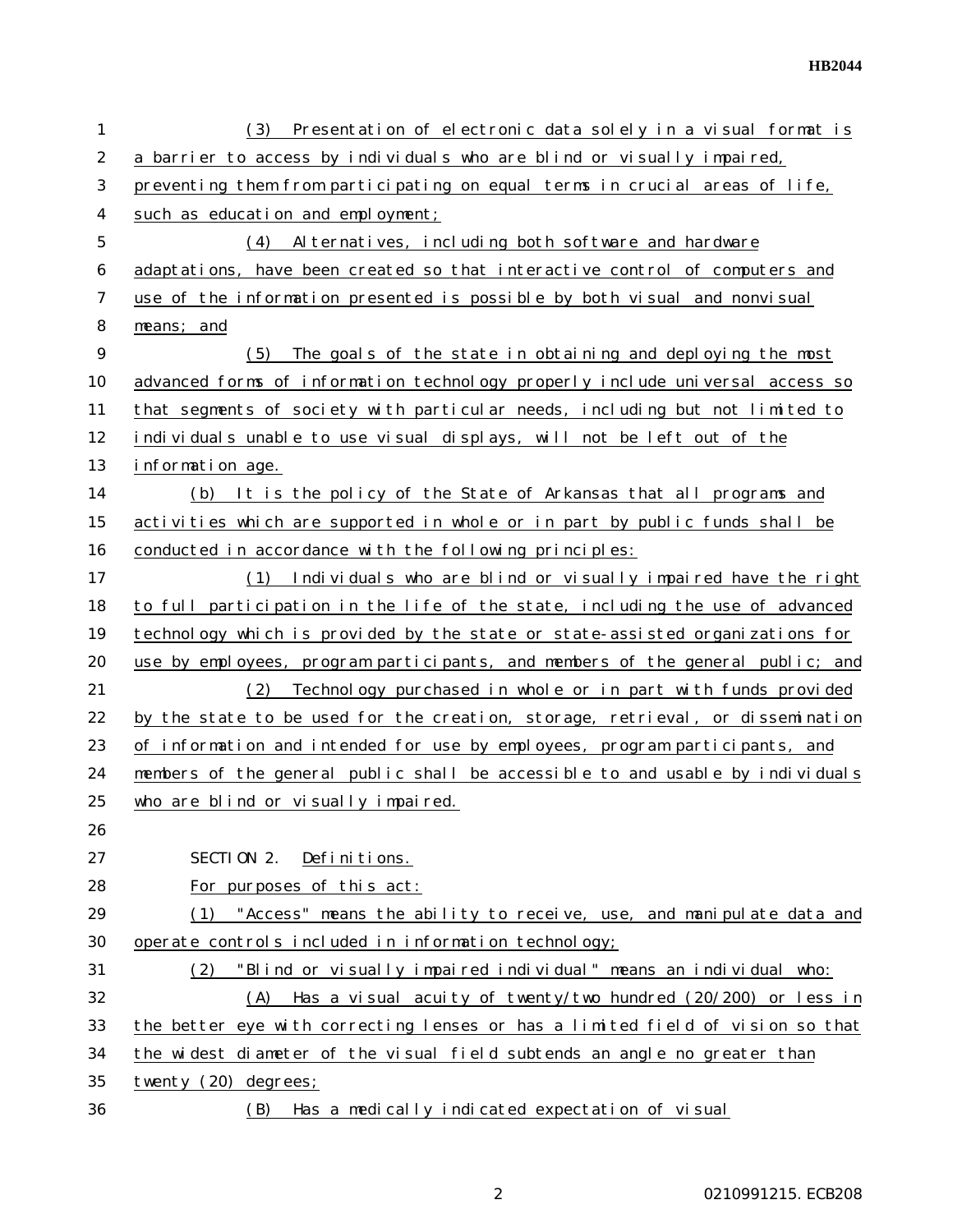| $\mathbf{1}$   | deterioration; or                                                              |  |  |  |
|----------------|--------------------------------------------------------------------------------|--|--|--|
| $\overline{2}$ | Has a medically diagnosed limitation in visual functioning<br>(C)              |  |  |  |
| 3              | that restricts the individual's ability to read and write standard print at    |  |  |  |
| 4              | levels expected of individuals of comparable ability;                          |  |  |  |
| 5              | (3) "Covered entity" means the state or any state-assisted organization;       |  |  |  |
| 6              | (4) "Information technology" means all electronic information processing       |  |  |  |
| 7              | hardware and software, including telecommunications;                           |  |  |  |
| 8              | (5) "Nonvisual" means synthesized speech, Braille, and other output            |  |  |  |
| 9              | methods not requiring sight;                                                   |  |  |  |
| 10             | (6) "State" means the state or any of its departments, agencies, public        |  |  |  |
| 11             | bodies, or other instrumentalities;                                            |  |  |  |
| 12             | (7) "State-assisted organization" means a college, nonprofit                   |  |  |  |
| 13             | organization, person, political subdivision, school system, or other entity    |  |  |  |
| 14             | supported in whole or in part by state funds;                                  |  |  |  |
| 15             | (8) "Telecommunications" means the transmission of information, images,        |  |  |  |
| 16             | pictures, voice or data by radio, video, or other electronic or impulse means. |  |  |  |
| 17             |                                                                                |  |  |  |
| 18             | SECTION 3. Assurance of nonvisual access.                                      |  |  |  |
| 19             | (a) In general, the head of each covered entity shall ensure that              |  |  |  |
| 20             | information technology equipment and software used by employees, program       |  |  |  |
| 21             | participants, or members of the general public:                                |  |  |  |
| 22             | (1)<br>Provides blind or visually impaired individuals with access,            |  |  |  |
| 23             | including but not limited to interactive use of the equipment and services     |  |  |  |
| 24             | which is equivalent to that provided to individuals who are not blind or       |  |  |  |
| 25             | visually impaired;                                                             |  |  |  |
| 26             | Is designed to present information including but not limited<br>(2)            |  |  |  |
| 27             | to prompts used for interactive communications in formats intended for both    |  |  |  |
| 28             | visual and nonvisual use; and                                                  |  |  |  |
| 29             | Has been purchased under a contract which includes the<br>(3)                  |  |  |  |
| 30             | technology access clause required pursuant to Section 4 of this act.           |  |  |  |
| 31             |                                                                                |  |  |  |
| 32             | SECTION 4.<br>Procurement requirements.                                        |  |  |  |
| 33             | The technology access clause specified in Section 3 of this act<br>(a)         |  |  |  |
| 34             | shall be developed by the Department of Information Systems and shall require  |  |  |  |
| 35             | compliance with nonvisual access standards established by the state. The       |  |  |  |
| 36             | clause shall be included in all contracts for the procurement of information   |  |  |  |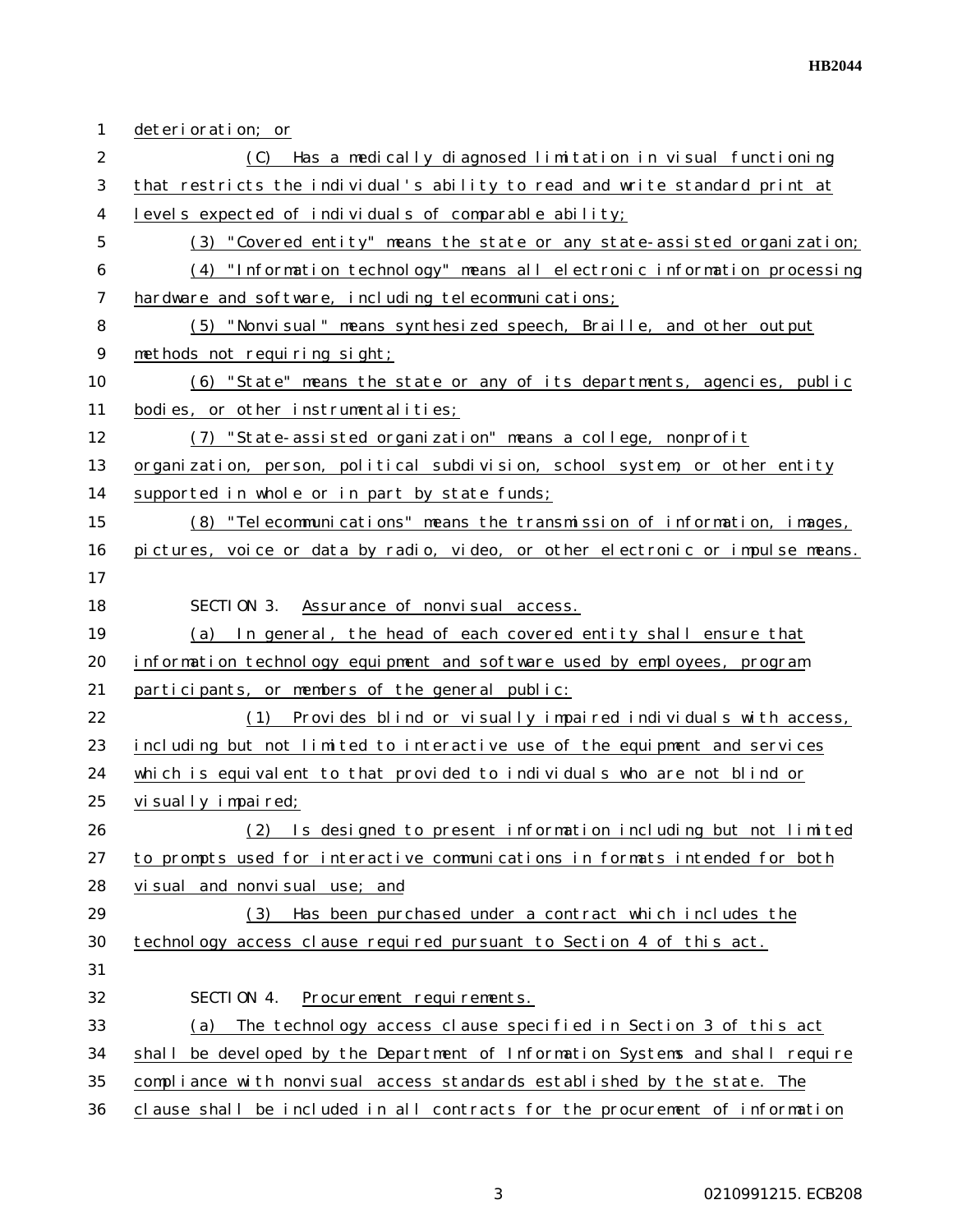**HB2044**

| 1              | technology by, or for the use of, entities covered by this act on or after the |  |  |
|----------------|--------------------------------------------------------------------------------|--|--|
| $\overline{2}$ | effective date of this act.                                                    |  |  |
| 3              | The nonvisual access standards established by the state pursuant to<br>(b)     |  |  |
| 4              | subsection (a) of this section shall include such specifications as are        |  |  |
| 5              | necessary to fulfill the assurances in Section 3 of this act and shall include |  |  |
| 6              | the following minimum specifications:                                          |  |  |
| 7              | That effective, interactive control and use of the technology<br>(1)           |  |  |
| 8              | including but not limited to the operating system, applications programs, and  |  |  |
| 9              | format of the data presented, is readily achievable by nonvisual means;        |  |  |
| 10             | That the technology equipped for nonvisual access must be<br>(2)               |  |  |
| 11             | compatible with information technology used by other individuals with whom the |  |  |
| 12             | blind or visually impaired individual must interact;                           |  |  |
| 13             | That nonvisual access technology must be integrated into<br>(3)                |  |  |
| 14             | networks used to share communications among employees, program participants,   |  |  |
| 15             | and the public; and                                                            |  |  |
| 16             | That the technology for nonvisual access must have the<br>(4)                  |  |  |
| 17             | capability of providing equivalent access by nonvisual means to                |  |  |
| 18             | telecommunications or other interconnected network services used by persons    |  |  |
| 19             | who are not blind or visually impaired.                                        |  |  |
| 20             |                                                                                |  |  |
| 21             | SECTION 5.<br>Implementation.                                                  |  |  |
| 22             | For the purpose of assuring the effective phasing in of nonvisual<br>(a)       |  |  |
| 23             | access technology procurement, the head of any covered entity:                 |  |  |
| 24             | May not approve exclusion of the technology access clause<br>(1)               |  |  |
| 25             | from any contract with respect to the compatibility of standard operating      |  |  |
| 26             | systems and software with nonvisual access software and peripheral devices or  |  |  |
| 27             | with respect to the initial design, development, and installation of           |  |  |
| 28             | information systems, including the design and procurement of interactive       |  |  |
| 29             | equipment and software; or                                                     |  |  |
| 30             | May, with respect to nonvisual access software or peripheral<br>(2)            |  |  |
| 31             | devices obtained during the three (3) year period, beginning upon the date of  |  |  |
| 32             | enactment of this act, approve exclusion of such clause to the extent that the |  |  |
| 33             | cost of such software or devices for the covered entity exceeds:               |  |  |
| 34             |                                                                                |  |  |
|                | (A)<br>Fifty thousand dollars (\$50,000 ) for the first year;                  |  |  |
| 35             | (B)<br>One hundred thousand dollars (\$100,000) for the second                 |  |  |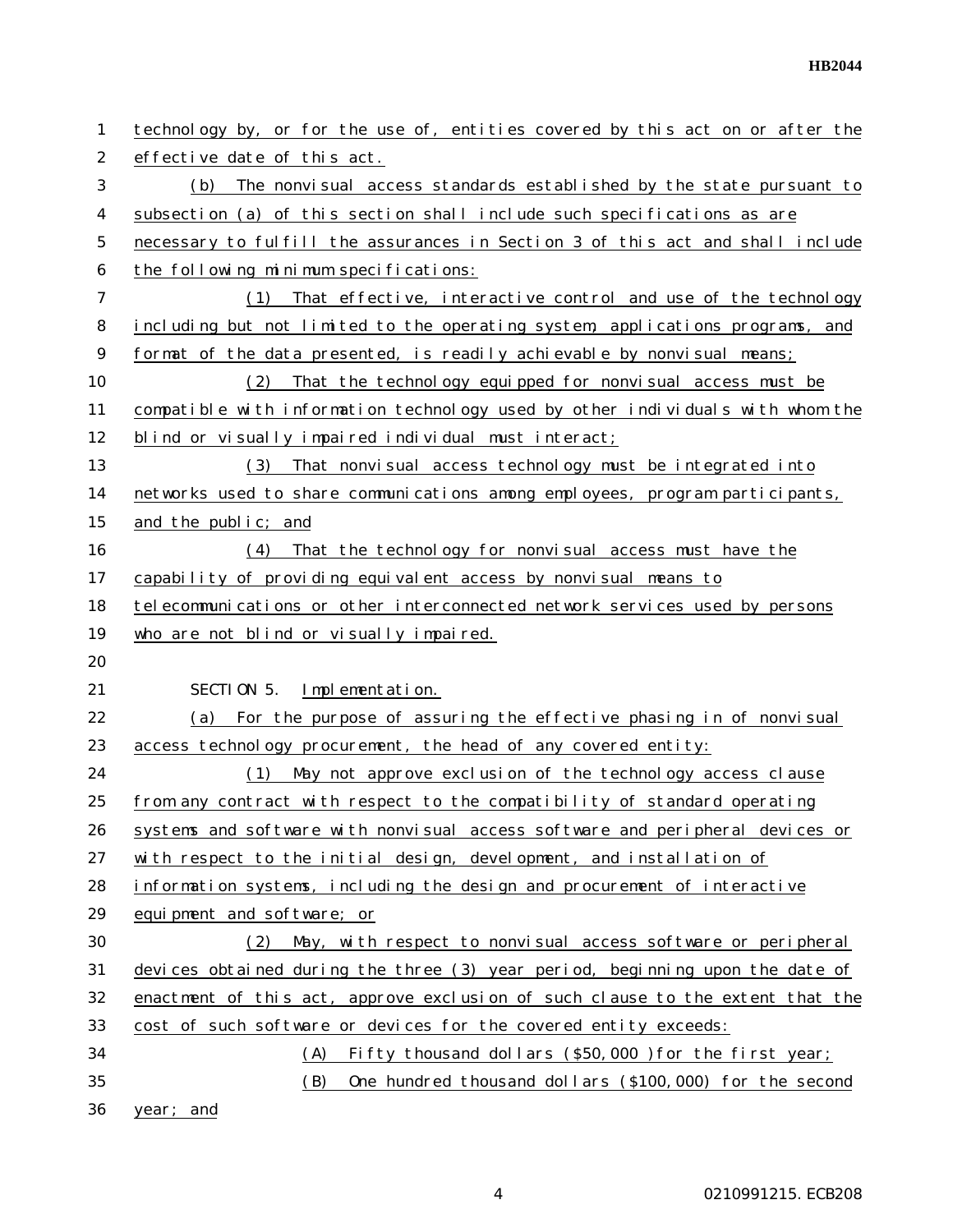| 1              | Two hundred and fifty thousand dollars (\$250,000) for<br>(C)                 |  |  |  |  |  |
|----------------|-------------------------------------------------------------------------------|--|--|--|--|--|
| $\overline{2}$ | the third year.                                                               |  |  |  |  |  |
| 3              | Nothing in this section requires the installation of software or<br>(b)       |  |  |  |  |  |
| 4              | peripheral devices used for nonvisual access when the information technology  |  |  |  |  |  |
| 5              | is being used by individuals who are not blind or visually impaired.          |  |  |  |  |  |
| 6              | Notwi thstanding the provisions of paragraph (b) of this section,<br>(c)      |  |  |  |  |  |
| 7              | the applications programs and underlying operating systems including but not  |  |  |  |  |  |
| 8              | limited to the format of the data used for the manipulation and presentation  |  |  |  |  |  |
| 9              | of information shall permit the installation and effective use of nonvisual   |  |  |  |  |  |
| 10             | access software and peripheral devices.                                       |  |  |  |  |  |
| 11             | (d) Compliance with this act in regard to information technology              |  |  |  |  |  |
| 12             | purchased prior to the effective date of this act shall be achieved at the    |  |  |  |  |  |
| 13             | time of procurement of an upgrade or replacement of the existing equipment or |  |  |  |  |  |
| 14             | software.                                                                     |  |  |  |  |  |
| 15             |                                                                               |  |  |  |  |  |
| 16             | SECTION 6.<br>Action for injunction.                                          |  |  |  |  |  |
| 17             | (a) A person injured by a violation of this act may maintain an action        |  |  |  |  |  |
| 18             | for injunctive relief to enforce the terms of this act.                       |  |  |  |  |  |
| 19             | (b) Limitation period for civil action:                                       |  |  |  |  |  |
| 20             | Any such action shall be commenced within four (4) years<br>(1)               |  |  |  |  |  |
| 21             | after the cause of action accrues; and                                        |  |  |  |  |  |
| 22             | (2) For the purposes of this subsection, a cause of action for a              |  |  |  |  |  |
| 23             | continuing violation accrues at the time of the latest violation.             |  |  |  |  |  |
| 24             |                                                                               |  |  |  |  |  |
| 25             | This act shall take effect and be in force from the date of<br>SECTION 7.     |  |  |  |  |  |
| 26             | enactment of this act.                                                        |  |  |  |  |  |
| 27             |                                                                               |  |  |  |  |  |
| 28             | SECTION 8. All provisions of this act of a general and permanent nature       |  |  |  |  |  |
| 29             | are amendatory to the Arkansas Code of 1987 Annotated and the Arkansas Code   |  |  |  |  |  |
| 30             | Revision Commission shall incorporate the same in the Code.                   |  |  |  |  |  |
| 31             |                                                                               |  |  |  |  |  |
| 32             | SECTION 9. If any provision of this act or the application thereof to         |  |  |  |  |  |
| 33             | any person or circumstance is held invalid, such invalidity shall not affect  |  |  |  |  |  |
| 34             | other provisions or applications of the act which can be given effect without |  |  |  |  |  |
| 35             | the invalid provision or application, and to this end the provisions of this  |  |  |  |  |  |
| 36             | act are declared to be severable.                                             |  |  |  |  |  |